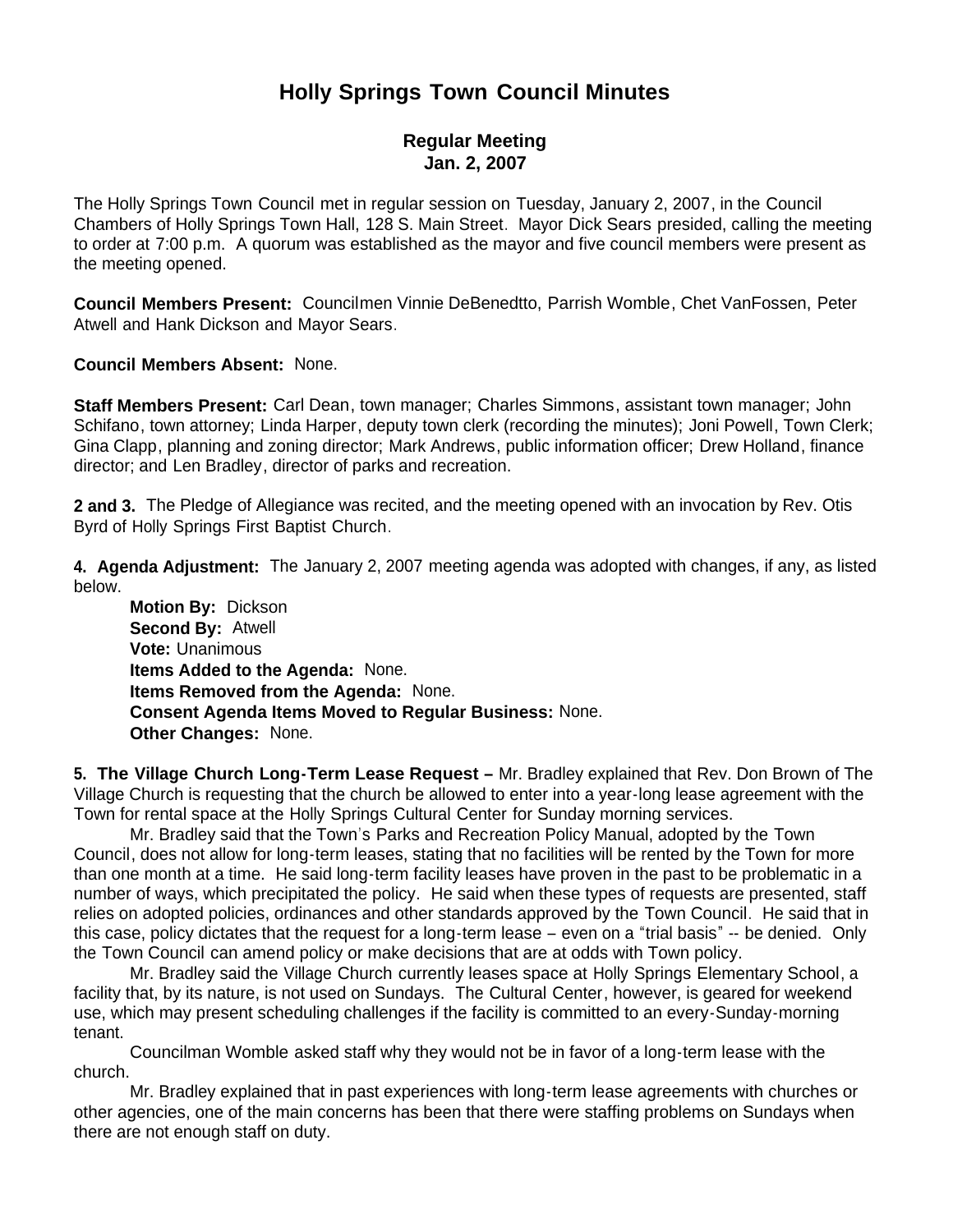Councilman Womble and Mr. Bradley discussed the fact that the Cultural Center or the library generally will not be open on Sundays, but would be used for occasional rentals and occasional scheduled events.

Rev. Don Brown, pastor of The Village Church, explained that the church wishes to rent the Holly Springs Cultural Arts Center for its regular Sunday morning services. He said that he and Mr. Bob Klaus have been working over the past several months in discussing the details involved with such a rental.

Mr. Brown explained that it is the church's intent to utilize the "Special Weekend Conference/Seminar Package" of the Town's fee schedule. He said the package allows for renting the Cultural Arts facility from 8 a.m. to noon for a non-profit rate of \$600 per week. Mr. Brown said that the church is flexible and would be willing to consider a shorter contract agreement or even a "trial period," if the length of the contract is a concern.

Councilman DeBenedetto asked who gave the church the price quote of \$600 per week. Mr. Brown said the rate of \$600 per week is the non-profit weekend package, and this price was given to the church by Mr. Klaus prior to approval of the fee schedule.

Councilman Womble asked how many members are in attendance in the Sunday morning services. Mr. Brown said from 100 to 150 members on normal Sundays and 200 members on holidays.

Mr. Schifano said the Town does not own the facility, and the Town is under a lease agreement with Wake County, which prohibits the Town to enter into long-term lease agreements with other agencies that are not associated with Town functions. He said it was the intent of Wake County that the building be used for arts, theater and town functions. He said that it would be in the best interest of the Town to meet with Wake County and work out a license agreement before entering into a long-term agreement with the church.

Councilman Dickson asked the time frame of the church's contract with Wake County Public School System for rental of the elementary school.

Mr. Brown said the contract is for a year lease with Wake County and is renewed annually.

Mayor Sears asked how soon construction will begin on the new church site.

Mr. Brown explained that the church has completed a master plan for 10 acres of land located at 724 West Holly Springs Road, and hopes are that the church will be in the new building soon.

Jeremy Carver of 5024 Allenbrooke Lane, Fuquay-Varina, presented the church's master plan. He said that the church is in the preliminary stages of planning and will be starting the capital funding campaign this year. He said it could be possible for the church to break ground within two years.

 There was discussion of a shorter rental period, such as rental from week-to-week or on a monthto-month basis. Mr. Bradley said staff schedule changes would be needed for staffing the facility to accommodate Sunday rentals. He said it would take one to two employees per Sunday.

Mr. Brown said that he needed an answer by the end of the month.

 Mr. Schifano restated what he had said earlier to seek permission from Wake County before entering into a long-term agreement.

**Action:** The Council approved a motion to table action on The Village Church request until Jan. 16, 2007.

**Motion By:** Womble

**Second By:** Atwell

 Councilman VanFossen requested that the next meeting presentation include Mr. Klaus (who was not present on Jan. 2 due to vacation.)

**Vote:** Unanimous

**6. Consent Agenda:** All items on the Consent Agenda were approved following a motion by Councilman Atwell, a second by Councilman Womble and a unanimous vote. The following actions were affected:

 Minutes - The Council approved the minutes of the Council's regular meetings held on Nov. 21 and Dec. 5, 2006.

**7a. Abandoned Cemetery in the Holly Springs Business Park** – Mr. Schifano explained that the Town currently has a contract and option to purchase the remaining portion of the Novartis property for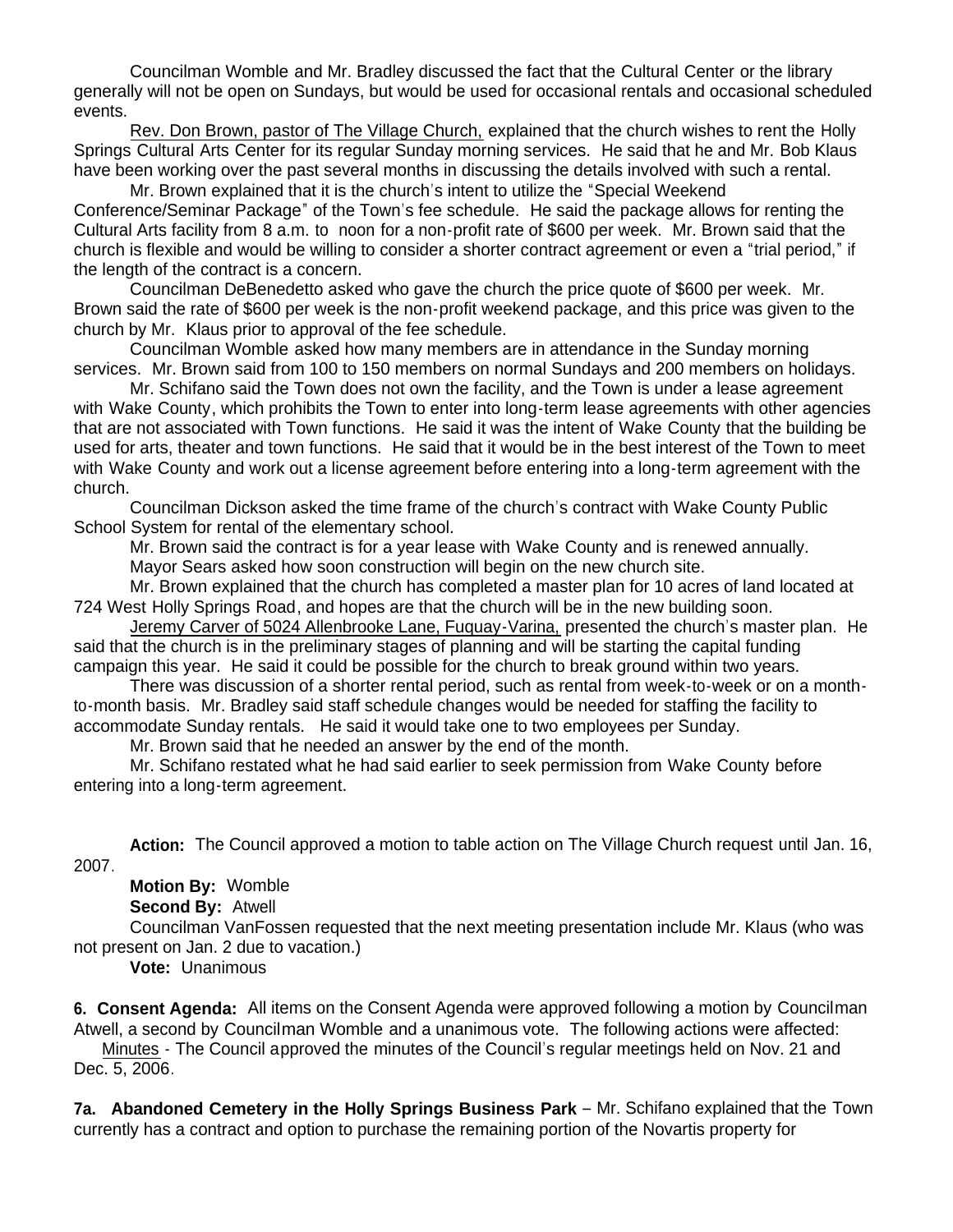development of the business park. He said the Town is to purchase this property in January from G & G Properties, and on the property is an abandoned cemetery known as the Wesley Jones Cemetery.

Mr. Schifano said that the Of Grave Concerns Archeological Company report shows the location and a brief description of the cemetery. He said staff recommends adoption of Resolution 07-01 that authorizes the town to proceed with the removal and reinterment of remains in the town cemetery.

 Councilman Womble said he thinks a member of the family may be living on Raleigh Street across from Sylvian Brooks at 117 Raleigh Street and to contact her on the relocation of the cemetery.

 **Action:** The Council approved a motion to adopt Resolution 07-01 authorizing the Town to proceed with the removal and relocation of graves in an abandoned cemetery known as the Wesley Jones Cemetery located in the Holly Springs Business Park.

 **Motion By:** Womble **Second By:** Atwell

**Vote:** Unanimous

 *A copy of the Resolution 07-01 and the Of Grave concerns Archeological Company report are incorporated into these minutes as addendum pages.*

**9. Public Comment:** At this time, an opportunity was provided for members of the audience who had registered to speak to address the Council on any variety of topics not listed on the night's agenda.

Otis Byrd, 705 S. Main St. Rev. Byrd asked the Town Council to consider waiving the rental fees for the use of the Holly Springs Cultural Center facility for a Martin Luther King, Jr. Day Celebration and to consider making the celebration a Town-sponsored function.

Councilmen and Mayor Sears reported that other towns generally support MLK Day celebrations by providing venues, but they do not sponsor the celebrations as town events.

**Action:** The Council approved a motion to approve Rev. Byrd's request to support the Martin Luther King, Jr. Day Celebration by providing the Cultural Center free of charge for the event.

 **Motion By:** Atwell **Second By:** Womble **Vote:** Unanimous

**10. Other Business:** Councilman Womble requested the town manager research the budget for funds for restoration of the Town's first town truck.

 He said there are pot holes located within the turning lanes on Avent Ferry Road that need filling with asphalt or gravel.

 Mr. Dean said he would research the budget for funds that might be used for restoration of the old town truck; he added that he would contact the public works department to report the road repairs needed on Avent Ferry Road.

**11. Manager's Report:** Mr. Dean said staff has researched the prices of several locations to hold the Council's winter retreat. He said Pine Needles is the cheapest and closest of the facilities. It was the consensus of the Council to hold the Council's 2007 winter retreat at Pine Needles Friday, Feb. 16 through Sunday, Feb. 18, 2007.

**12. Closed Session:** The Council approved a motion to enter into Closed Session, pursuant to G.S. 143- 318.11(a)(3) to discuss with the town attorney matters of land acquisition for parks and recreation facilities and pursuant to G.S. 143-318.11(a)(4) to discuss matters of a civil suit regarding parks and recreation tangible property.

 **Motion By:** Atwell **Second By:** Womble **Vote:** Unanimous

## **General Account of Closed Session – Jan, 2, 2007**

 In Closed Session, the Town Council gave the town attorney direction to move forward with the parks and recreation land acquisition and on filing of a civil law suit on a former coach for taking and not